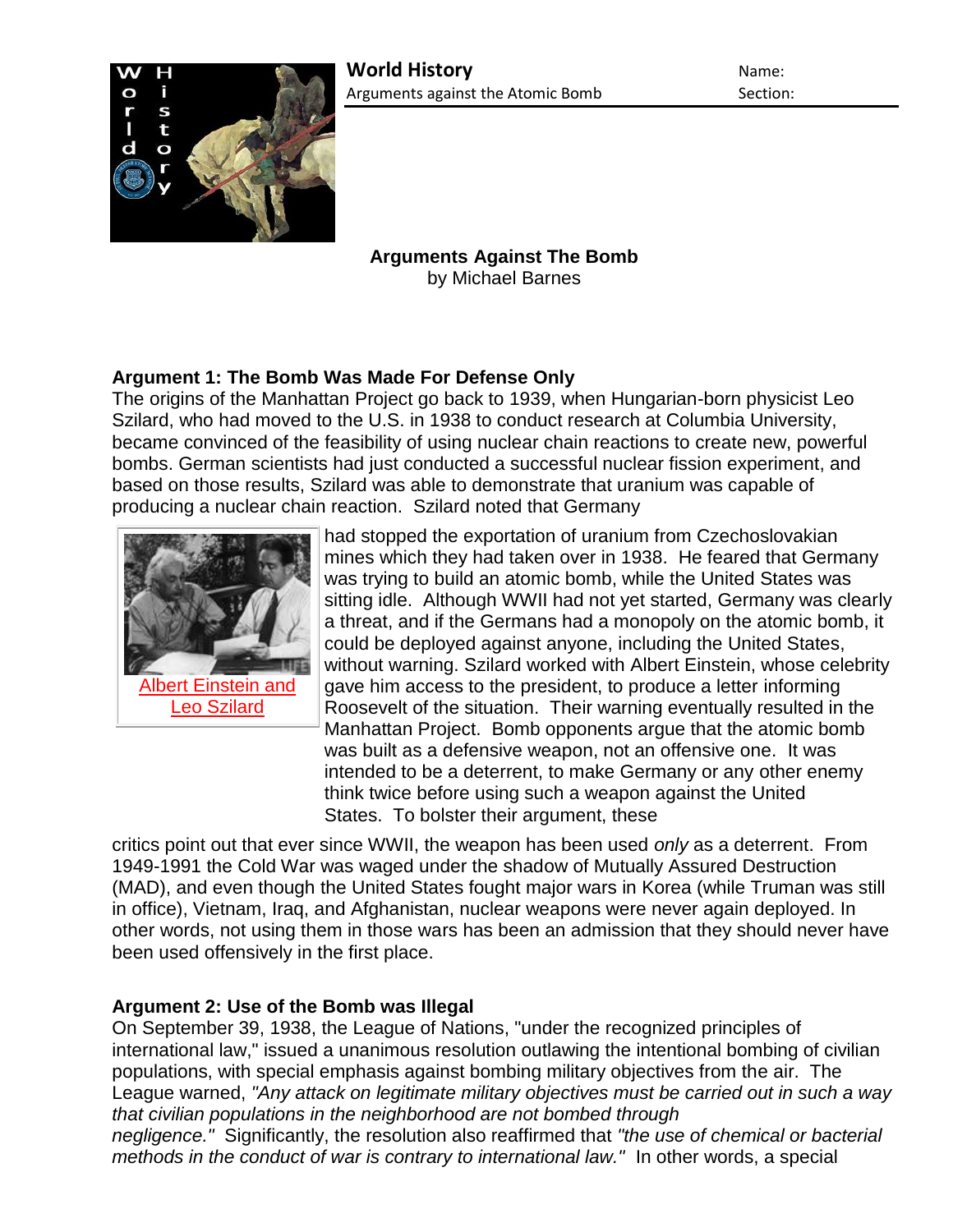category of illegal weapons had been recognized, a category today called Weapons of Mass Destruction (WMD).

However, bomb supporters point out that since the United States was not a member of the League of Nations; its laws did not apply. And anyway, the League had been disbanded in 1939, long before the atomic bomb was used. Additionally, the law did not specifically outlaw nuclear weapons. To that counter-argument, bomb opponents reply that since America presents itself to the world as a model for human rights, the U.S. should aspire to at least meet the basic code of conduct agreed to by the rest of the civilized world. They also point out that nuclear weapons were not specifically outlawed because they did not exist, but as a weapon of mass destruction, they most certainly would have been.



### **Argument 3: Use of the Atomic Bombs Was Racially Motivated**

Opponents of President Truman's decision to use the atomic bomb argue that racism played an important role in the decision; that had the bomb been ready in time it never would have been used against Germany. All of America's enemies were



stereotyped and caricatured in home front propaganda, but there was a clear difference in the nature of that propaganda. Although there were crude references to Germans as "krauts," and Italians as "Tonies" or "spaghettis," the vast majority of ridicule was directed at their political leadership. Hitler, Nazis, and Italy's Mussolini were routinely caricatured, but the German and Italian people weren't. By contrast, anti-Japanese racism in American society targeted the Japanese as a race of people, and demonstrated a level of hatred comparable with Nazi anti-Jewish propaganda. The Japanese were universally caricatured as having huge buck teeth, massive fangs dripping with saliva, and monstrous thick glasses through which they leered with squinty eyes. They were further dehumanized as being snakes, cockroaches, and rats, and their entire culture was mocked, including language, customs, and religious beliefs. Anti-Japanese imagery was everywhere—in Bugs Bunny cartoons, popular music, post cards, children's toys,

magazine advertisements, and in a wide array of novelty items ranging from ash trays to "Jap Hunting License" buttons. Even Tarzan, in one of the last novels written by his creator Edgar Rice Burroughs, spent time in the Pacific hunting and killing Japs. Numerous songs advocated killing all Japanese. The popular novelty hit, "Remember Pearl Harbor" by Carson Robison, for example, urges Americans to "wipe the Jap from the map." It continues:

*Remember how we used to call them our "little brown brothers?" What a laugh that turned out to be Well, we can all thank God that we're not related*

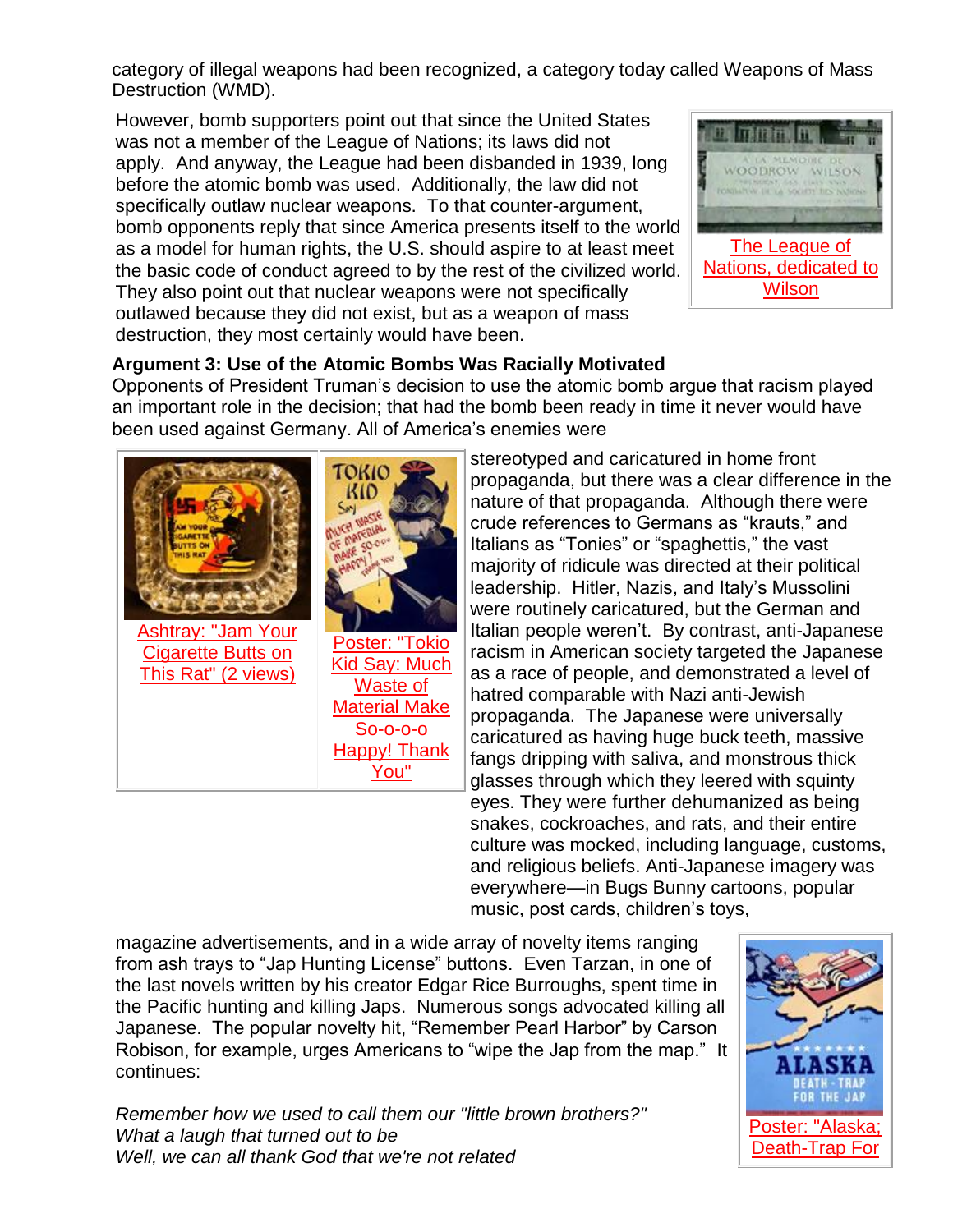*To that yellow scum of the sea They talked of peace, and of friendship We found out just what all that talk was worth All right, they've asked for it, and now they're going to get it We'll blow every one of them right off of the face of the Earth*



[Full page](http://www.authentichistory.com/1939-1945/1-war/4-Pacific/4-abombdecision/3-against/Life_Magazine_19440522_Picture_of_the_Week-Jap_Skull_pg34.jpg)  [Photograph of](http://www.authentichistory.com/1939-1945/1-war/4-Pacific/4-abombdecision/3-against/Life_Magazine_19440522_Picture_of_the_Week-Jap_Skull_pg34.jpg)  **Japanese** [Skull, Life](http://www.authentichistory.com/1939-1945/1-war/4-Pacific/4-abombdecision/3-against/Life_Magazine_19440522_Picture_of_the_Week-Jap_Skull_pg34.jpg)  [Magazine, May](http://www.authentichistory.com/1939-1945/1-war/4-Pacific/4-abombdecision/3-against/Life_Magazine_19440522_Picture_of_the_Week-Jap_Skull_pg34.jpg)  [22, 1944](http://www.authentichistory.com/1939-1945/1-war/4-Pacific/4-abombdecision/3-against/Life_Magazine_19440522_Picture_of_the_Week-Jap_Skull_pg34.jpg)

Americans didn't like Mussolini, Hitler, and Nazis, but many hated the Japanese race. The official magazine of the US Marine Corps, *The Leatherneck*, in May 1945 called the Japanese a "pestilence," and called for "a giant task of extermination." The American historian Steven Ambrose, a child during the war, has said that because of the propaganda, he grew up thinking that the only good Jap was a dead Jap. That hatred began with Pearl Harbor and increased when news broke of the Bataan Death March, and with each act of defiance against America's "island hopping" campaign. Killing became too easy, and the dehumanizing of the enemy commonplace. Some American soldiers in the Pacific sent home to their girlfriends the skulls of Japanese soldiers, to be displayed on their desks at work. American soldiers did not send home Nazi skulls as trophies or sweetheart gifts. In 1944 a US Congressman presented President Roosevelt with a letter-opener purportedly made from the arm bone of a Japanese soldier.

American racism led to a failure to distinguish between the Japanese government, dominated by hard-line militarists, and the Japanese civilian who was caught up in their government's war. Racists viewed all

Japanese as threats not because of their political education, but because of their genetics. As further evidence, bomb opponents point to US policy toward the Japanese-Americans living in California at the time. They were rounded up, denied their basic liberties under the Constitution (even though many of them were American citizens), and sent to isolated camps in the deserts, surrounded by barbed wire, until the war's end. Nothing on this scale was done to the Germans during WWII, or even during the First World War, when there were millions of German and Austrian immigrants and their children living in the United States. In May 1944 *Life* magazine reported on the hardships of George Yamamoto, a Japanese-American who had immigrated to the US in 1920 at the age of 17 to work on



his family's farm. In 1942 Mr. Yamamoto worked at a fish market, ran a sporting goods store, and was a solid member of his community, along with his wife and children. They were interned, but Mr. Yamamoto applied for a relocation program, was cleared by the US government as loyal and trustworthy, and was packed off to Delaware to find work. He was run out of town before he could even start, and was relocated to New Jersey, where he was to work on a farm owned by Eddie Kowalick. But the citizens of New Jersey were no more accommodating. They feared an influx of Jap workers and didn't want their kids sitting next to "yellow" children in school. A petition to evict Yamamoto was circulated, there were multiple threats of violence against him, and one of Mr. Kowalick's barns was burned to the ground. After threats were made against the life of Mr. Kowalick's baby, he felt he had no choice but to ask Mr. Yamamoto to move on. Three weeks after *Life* printed this story, they printed letters written in response. Most of those selected by the editorial staff for publication were supportive of Mr. Yamamoto and expressed embarrassment at the ignorance of some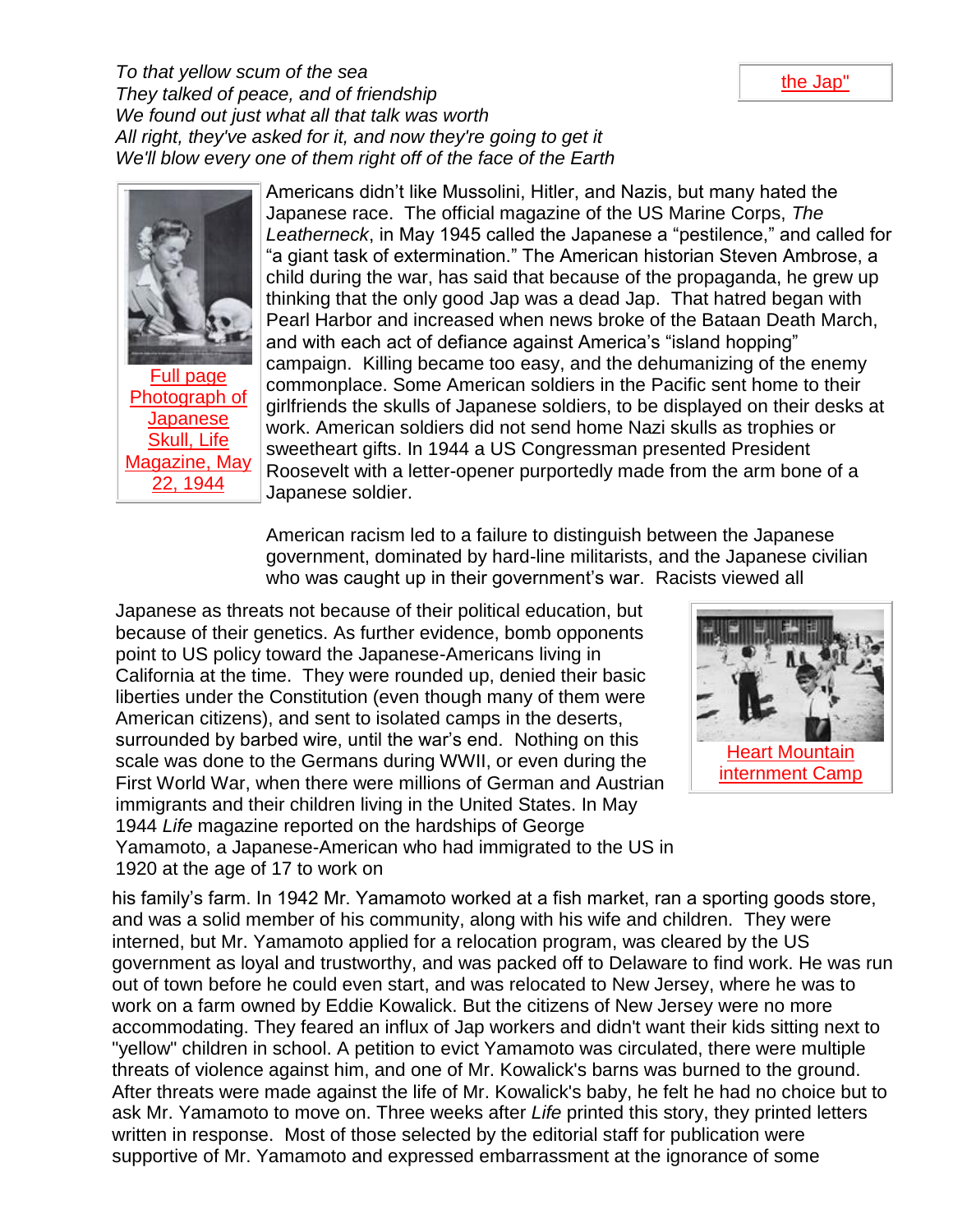Americans. But the magazine also published this letter, written by William M. Hinds of Birmingham, Alabama:



Sirs, there are many of us who believe that the deceit, treachery and bestiality inherent in the Japanese we are fighting in the Pacific are traits not automatically removed from members of the race merely by accident of birth in the US. There are many of us who believe, quite sincerely and simply, that Japanese immigrants to the US and their American-born children will deliberately live an impeccable American life while awaiting an opportunity to perpetrate a Pearl Harbor of their own dimensions. Cheers for the public-spirited citizens of New Jersey who ran Mr. Yamamoto away.

While it's easy to see that extreme racism toward the Japanese existed, it's much more difficult to assess the role racism may have played in President Truman's decision. However, there are a few instances in the historical record where the President does refer to the Japanese in questionable terms. In his July 25, 1945 diary entry, as Truman is writing about the bomb, he refers to the "Japs" as "savages, ruthless, merciless and fanatic." On August 11, after both Hiroshima and Nagasaki had been devastated, an American clergyman named Samuel McCrea Cavert wrote the President urging him to give the Japanese time to surrender before using any more atomic bombs. Truman replied, "When you have to deal with a beast you have to treat him as a beast." Whether these comments are racist about the Japanese people, or only express the President's opinion about the Japanese military is a matter of interpretation.

#### **Argument 4: There Were Alternatives**

Supporters of President Truman's decision to use atomic weapons against Japan tend to paint the decision as a difficult choice between two stark options—it was either American boys, or the bomb. Opponents of the bomb are adamant that there were other options available to the President, which at the very least should have been tried before resorting to the bomb.

Alternative 1: A Demonstration of the bomb One alternative might have been to arrange a demonstration of the bomb. Although the U.S. and Japan had no diplomatic relations after Pearl Harbor, a demonstration might have been arranged discretely through some back channel, perhaps through the Russians. It was already known in Washington that the Japanese had reached out to the Russians earlier to try to arrange some form of mediation with the U.S. After the war, the United States *did* conduct numerous atomic bomb tests on small volcanic atolls in the Pacific. Such a site could have been prepared in 1945. If representatives of the Japanese government, military, and scientific community could have seen the bomb, it might have been enough to convince them of the foolishness of continued resistance. If not, at least the U.S. could say that they had tried, thereby maintaining the moral high ground.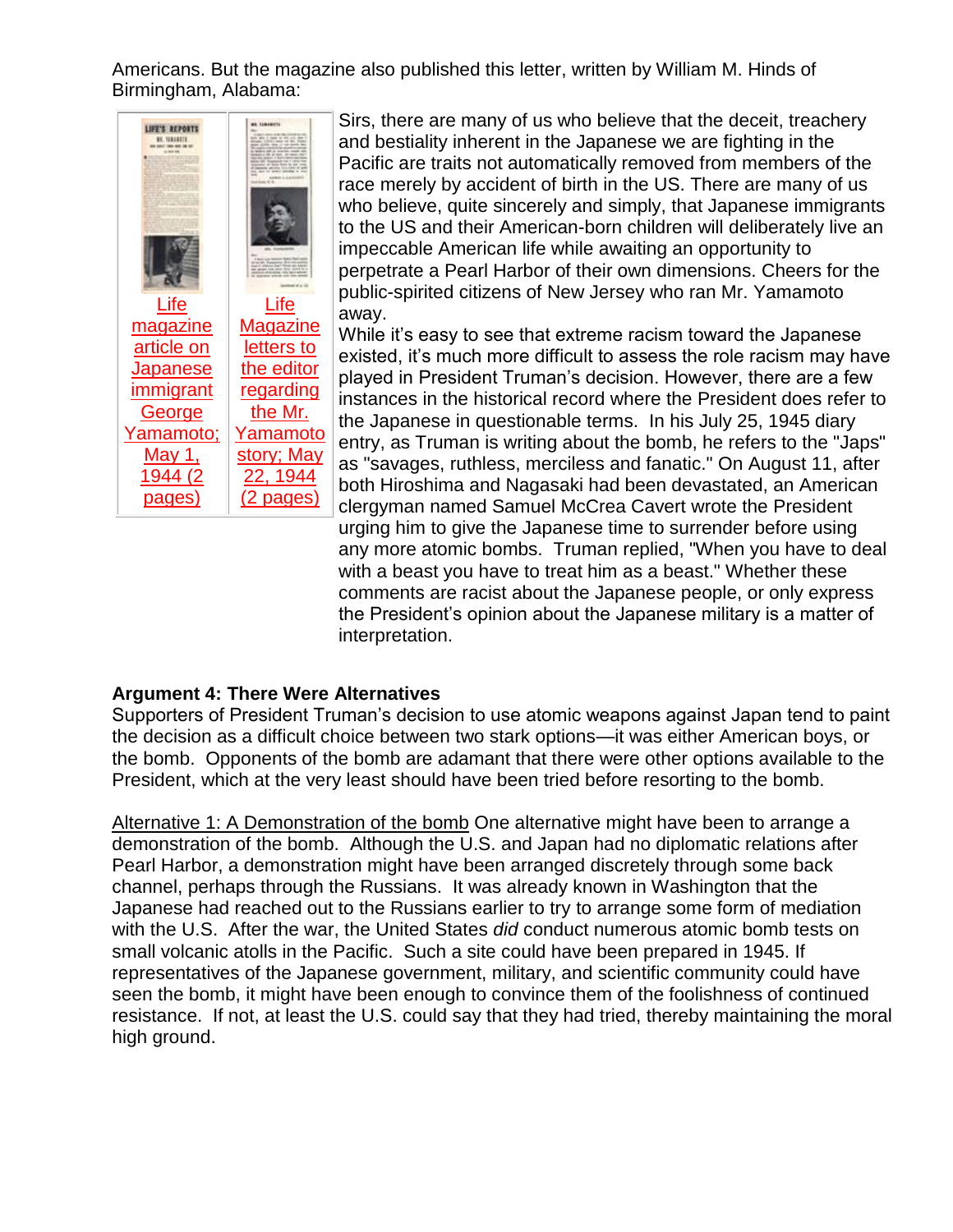Bomb supporters make several counterpoints. Although the test in the New Mexican desert had been successful, the technology was still new. What if the demonstration bomb didn't work? The United States would have looked weak and foolish. A failed demonstration might even serve to increase Japanese resolve. Additionally, the U.S. only had two bombs left after Los Alamos. If the demonstration failed to convince the Japanese to surrender, only one bomb would remain. Others would presumably be produced later, but there was no guarantee of that. One bomb, as it turned out, was not enough to force surrender. A third counter-point is that a demonstration would eliminate the element of surprise, and the Japanese might use American POWs as human shields. The four cities on the target list had not been bombed with



conventional weapons so that they might serve as accurate test subjects for the destructive powers of the atomic bomb. The Japanese would surely deduce American strategy, and might move Americans to those target cities. Finally, bomb supporters counter-argue that it was the opinion of Robert Oppenheimer and other scientists on the Interim Committee that a demonstration wouldn't convince the Japanese to surrender. "We can propose no technical demonstration likely to bring an end to the war," they wrote. "We see no acceptable alternative to direct military use."

#### Alternative 2: Wait For the Russians

Military analysts working for the Joint Intelligence Committee (JIC) in 1945 believed that two things must happen for the Japanese leadership to surrender. There had to be acceptance of the inevitability of defeat; and a clarification from the Americans that "unconditional surrender" did not mean national annihilation. The JIC believed as early as April 11, 1945, that a Soviet declaration of war on Japan would satisfy the first necessity:

By the autumn of 1945, we believe that the vast majority of Japanese will realize the inevitability of absolute defeat regardless of whether the U.S.S.R. has actually entered the war against Japan. If at any time the U.S.S.R. should enter the war, all Japanese will realize that absolute defeat is inevitable.

A Strategy and Policy Group within the War Department arrived at the same conclusion in June, and their work was discussed between General Marshall and Secretary Stimson. The Americans also knew what the Japanese were thinking on this subject. Having long-broken the Japanese diplomatic code, the United States eavesdropped on conversations between the Japanese Foreign Minister in Tokyo, and the Japanese ambassador to the Soviet Union in Moscow. In a cable sent on June 4, the Foreign Minister wrote:

It is a matter of utmost urgency that we should not only prevent Russia from entering the war but should also induce her to adopt a favorable attitude toward Japan. I would therefore like you to miss no favorable opportunity to talk to the Soviet leaders.

The ambassador cabled back that there wasn't much reason to hope, and that he had received reports of substantial Soviet troop and supply movements heading the east. He continued: If Russia by some chance should suddenly decide to take advantage of our weakness and intervene against us with force of arms, we would be in a completely hopeless situation. It is clear as day that the Imperial Army in Manchukuo would be completely unable to oppose the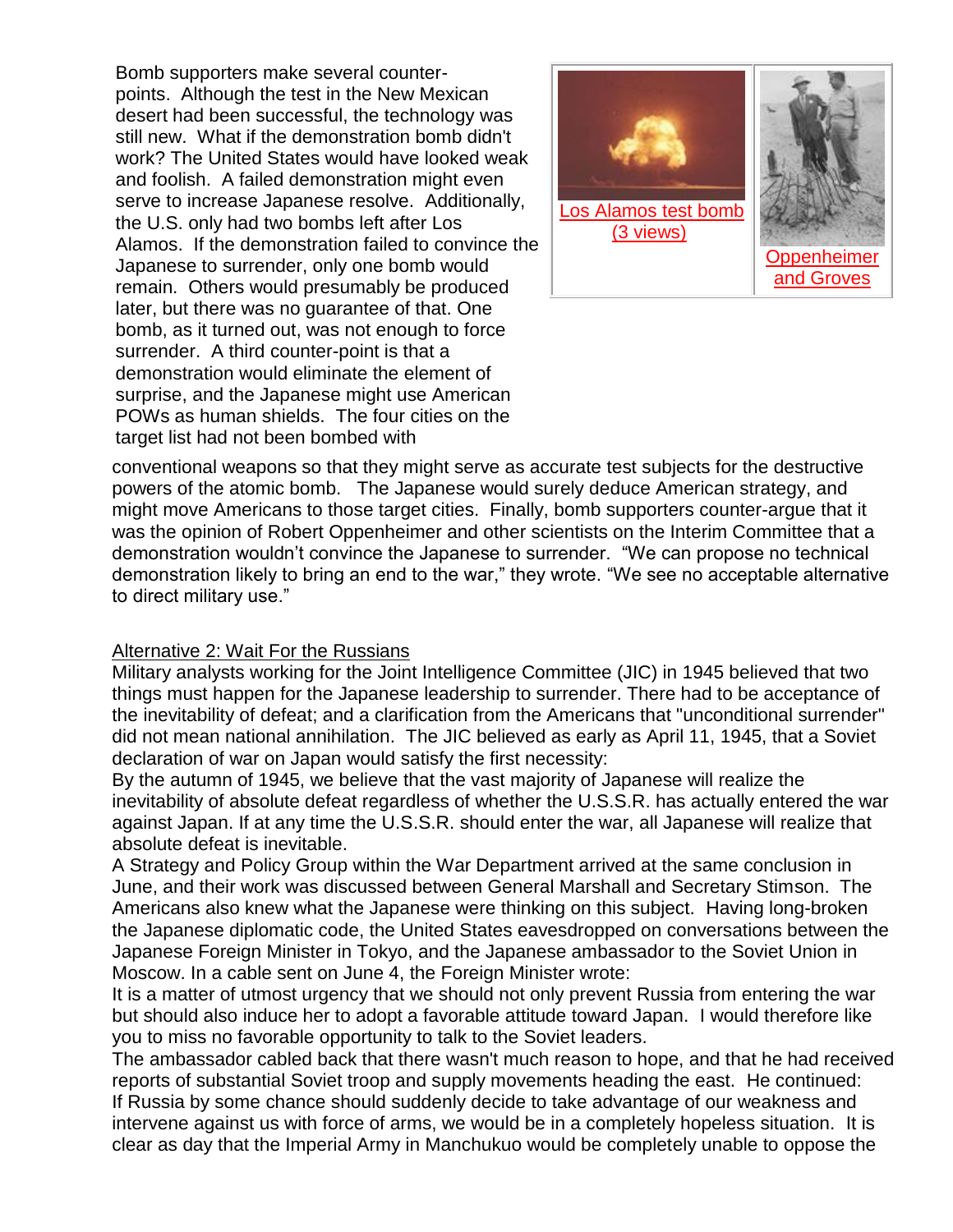Red Army which has just won a great victory and is superior to us on all points.

The Japanese had reason to fear. In the Second World War, the United States and the Soviet Union put aside their ideological differences to form an alliance against Nazi Germany. It was an uneasy alliance; Joseph Stalin believed that the Americans and British had purposely delayed opening a second front in Europe (D-Day—June 6, 1944) so that the Russians would bear the brunt of defeating the Nazis. Nevertheless, in a secret meeting between President Roosevelt and Stalin at Yalta, the Soviet leader had promised that three months after the end of the European campaign he would declare war on Japan and move against Japanese forces in China. In July, when President Truman



traveled to Germany to meet his Allied leaders for the first time, pinning down Stalin on the exact date was at the top of his agenda. When Truman and Stalin met on the 17th, the Soviet leader confirmed they would declare war on Japan on August 15. Later that night, Truman wrote in the diary, *"Most of the big points are settled. He'll be in the Jap War on August 15th. Fini Japs when that comes about"* (meaning, they'll be finished). Some bomb supporters point out that according to post-war interviews of Japanese leaders, none of the high-ranking officials were of a mind that a Soviet attack alone would have convinced them to surrender. However, this is irrelevant if Truman believed it would, and if intelligence information at the time suggested it would.

To summarize, by July 17 the American military, the President, and at least some Japanese all were of a mind that a Soviet intervention in the war would prove decisive. And, a date for this intervention had been set. Bomb opponents thus question why the United States used atomic bombs on August 6 and 9, when they knew the Russians were coming a week later, and when Operation Torch wasn't scheduled for months. Why not wait? Opponents believe they know the answer to that question, discussed below as argument #5.

#### Alternative 3: Let the Japanese Keep Their Emperor

The third and perhaps most important alternative to both the bomb and the land invasion was to modify the demand for unconditional surrender and allow the Japanese to keep their emperor. Of course, he would have to be demoted to a powerless figurehead (much like the Royal Family in Great Britain), but it was possible that this one condition alone might have been enough to satisfy the American War Department's conclusion that it was necessary to convince the Japanese that they would not be "annihilated" if they surrendered. The American government clearly understood that if they harmed the emperor, whom the Japanese revered as a god, the Japanese would resist forever. And the key to this argument lies in the fact that the American government already planned on letting the emperor stay. All they had to do was find a way to hint their intentions loud enough for the Japanese to hear. On June 13, in a memorandum to President Truman from Acting Secretary of State Joseph Grew (former American ambassador to Japan), Grew wrote: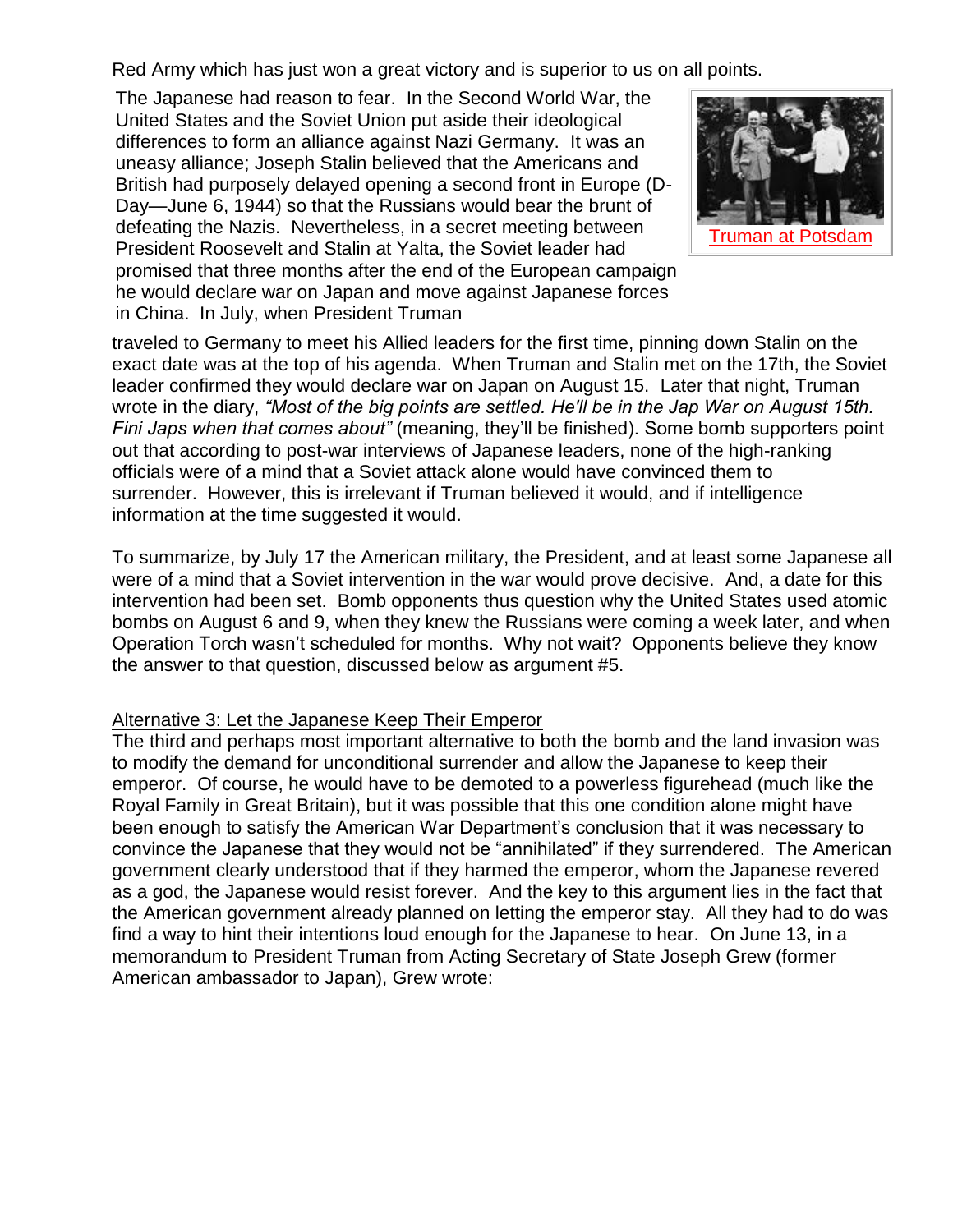

**Emperor [Hirohito](http://www.authentichistory.com/1939-1945/1-war/4-Pacific/4-abombdecision/3-against/Emperor_Hirohito.jpg)** 

Every evidence, without exception, that we are able to obtain of the views of the Japanese with regard to the institution of the throne, indicates that the non-molestation of the person of the present emperor and the preservation of the institution of the throne comprise irreducible Japanese terms...They are prepared for prolonged resistance if it be the intention of the United Nations to try the present emperor as a war criminal or to abolish the imperial institution...Failure on our part to clarify our intentions in this regard..will insure prolongation of the war and cost a large number of human lives. Secretary of War Stimson also argued that American intentions regarding the emperor should be made clearer. General Marshall referred to this as "giving definition to unconditional surrender" (ultimately resulting in the Potsdam Declaration). On the Interim Committee, he was joined in this point by Undersecretary of the Navy Ralph A. Bard. In a June 27 memo to Stimson, Bard wrote:

During recent weeks I have also had the feeling very definitely that the Japanese government may be searching for some opportunity which they could use as a medium of surrender. Following the three-power conference emissaries from this country could contact representatives from Japan somewhere on the China Coast and make representations with regard to Russia's position and at the same time give them some information regarding the proposed use of atomic power, together with whatever assurances the President might care to make with regard to the Emperor of Japan and the treatment of the Japanese nation following unconditional surrender. It seems quite possible to me that this presents the opportunity which the Japanese are looking for.

But by the time Stimson pushed on this issue, the President was very much under the influence of former Senator James Byrnes, who had become Truman's personal advisor and was soon to be named the new Secretary of State. Byrnes argued that the President would be crucified politically by the Republicans for "making a deal" with the Japanese. Byrnes won the argument and eliminated crucial language in the Potsdam Declaration about the Emperor, Truman gave a less-than-convincing excuse that Congress didn't seem interested in modifying unconditional surrender, and the Japanese were left in the dark with regards to American intentions toward the emperor. Although there was certainly no guarantee that taking this action would bring about a Japanese surrender, bomb opponents argue that it was at least worth a try (although bomb supporters counter-argue that doing so



could have been interpreted as a weakness by the Japanese military leadership and could actually have emboldened the Japanese to fight on). Instead, the Japanese ignored the Potsdam Declaration, the atomic bombs were dropped, the Japanese surrendered, and the Americans, as planned, allowed the emperor to stay on the throne (where he remained until his death in 1989). This is the one area where Secretary of War Stimson had regrets. His biographer later wrote, "*Only on the question of the Emperor did Stimson take, in 1945, a conciliatory view; only on this question did he later believe that history might find that the United States, by its delay in stating its position, had prolonged the war."*

#### Alternative 4: Continue Conventional Bombing

Some military analysts were convinced in the summer of 1945 that Japan was very near surrender, that the pounding they were taking from conventional weapons would soon convince the Japanese cabinet that further resistance was futile. That position was bolstered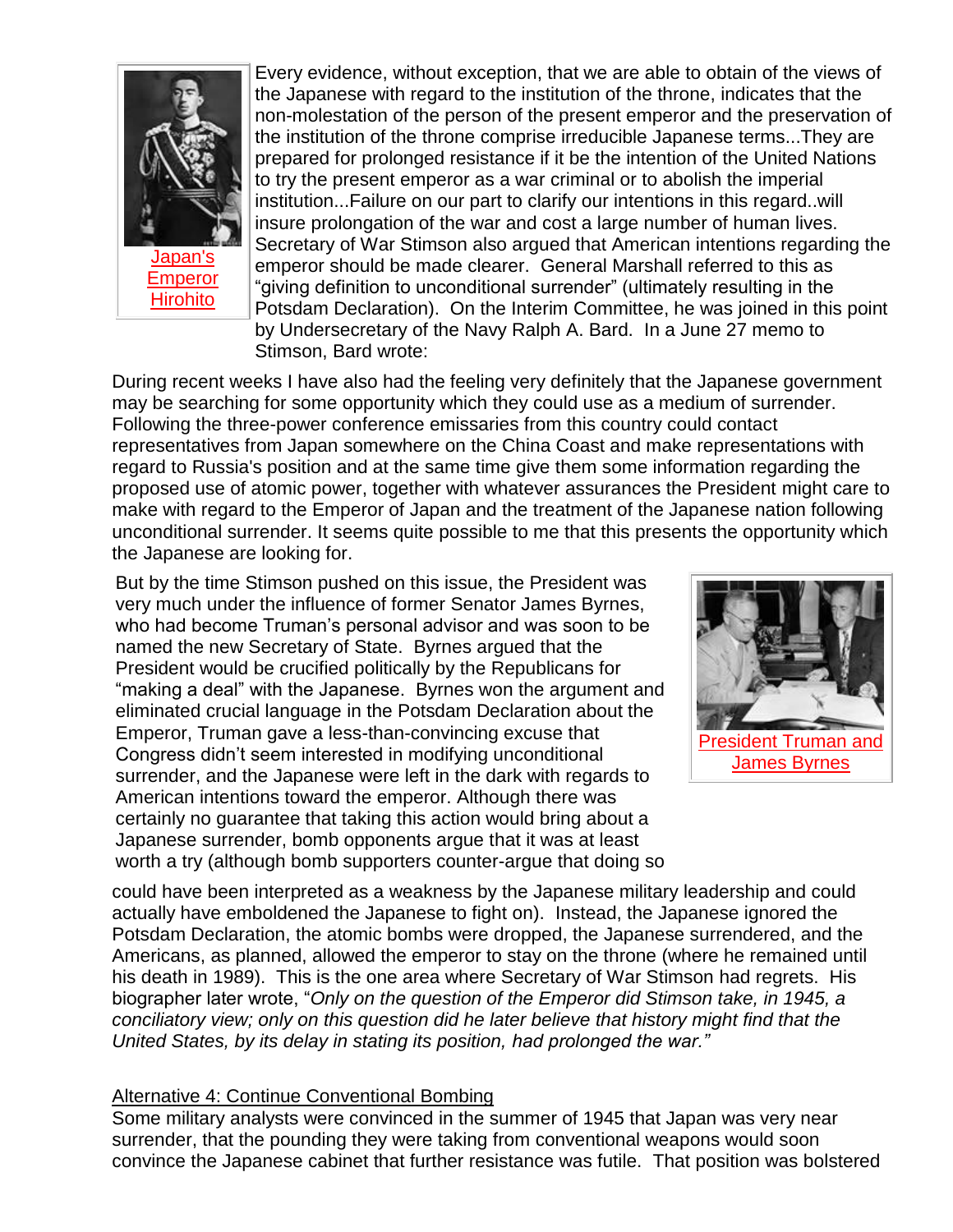when, after the war, Secretary of War Stimson commissioned a board to perform a detailed investigation into the effectiveness of Allied bombings during the war. They subsequently interrogated 700 Japanese military, government and industrial officials, and they recovered and translated documents related to the war effort. Their report, the Strategic Bombing Survey, makes the obvious observation that Japan might have surrendered earlier if they had had a different government. But it goes on to express a more startling opinion: Nevertheless, it seems clear that, even without the atomic bombing attacks, air supremacy over Japan could have exerted sufficient pressure to bring about unconditional surrender and obviate the need for invasion...Based on a detailed investigation of all the facts, and supported by the testimony of the surviving Japanese leaders involved, it is the Survey's opinion that certainly prior to 31 December 1945, and in all probability prior to 1 November 1945, Japan would have surrendered even if the atomic bombs had not been dropped, even if Russia had not entered the war, and even if no invasion had been planned or contemplated. Bomb supporters are extremely critical of this alternative. Specifically, they charge that information counter to the Survey's conclusion was left out of the report, and that inter-service wrangling resulted in the Air Force over exaggerating its role in the war so as to secure a large post-war budget. They also point out that even if the Survey's evidence and conclusions *were* accurate, it is illogical to criticize the Truman administration for not pursuing an alternative to the bomb that was based on information obtained only *after* the war was over. The President had to make his choice based on information known to him at the time. More importantly, bomb supporters are critical of this alternative because despite the overwhelming naval and air superiority enjoyed by US forces at the end of the summer of 1945; those forces were still suffering significant losses. Kamikazes were still attacking American vessels. The USS *Indianapolis*, after delivering the Hiroshima bomb materials to Tinian island in the Marianas, was sunk on July 30. Of 1,196 crewmen aboard, approximately 300 went down with the ship. Of the remaining 900 men who went into the water, only 317 survivors were picked up when the wreckage was discovered four days later. The rest died from exposure, dehydration, and shark attacks. It was the single greatest loss of life in the entire history of the US Navy. Meanwhile, Allied casualties were still averaging about 7,000 per week. As war veteran and writer Paul Fussell later pointed out, "Two weeks more means 14,000 more killed and wounded, three weeks more, 21,000. Those weeks mean the world if you're one of those thousands or related to one of them." And Allied losses continued even *after* the atomic bombings. Between August 9 and the actual surrender on the 15th, eight American POWs were executed via beheadings, the US submarine *Bonefish* was sunk with the loss of its entire crew, and the destroyer *Callagan* and the USS *Underhill* were lost.

#### **Argument #5: Use of the bomb was more to scare Russia than to defeat Japan.**

As discussed above, bomb opponents question why the United States used atomic bombs on August 6 and 9, when they knew the Russians were going to declare war on Japan a week later, and when Operation Torch wasn't scheduled for months. Why not wait? Bomb opponents believe that the American government did not wait for the Russians because they were already thinking about the post-war world and how they could best limit Soviet gains when they redrew the map of Europe. They believed the shock-and-awe effect of using the atomic bomb against Japan would make the Soviet Union more manageable in post-war negotiations. (This argument had been made most consistently by historian Gar Alperovitz). There was certainly reason to be concerned about the Soviet Union. When Germany collapsed, the Russians had made huge advances. Russian troops moved into Hungary and Rumania and showed no inclination to leave there or the Balkans. But was it an acceptable trade-off to annihilate several hundred thousand civilians just so the Russians wouldn't be able to get in on the kill of Japan, and so the U.S. might have the upper-hand in the post-war world? Bomb opponents are abhorred by the moral implications.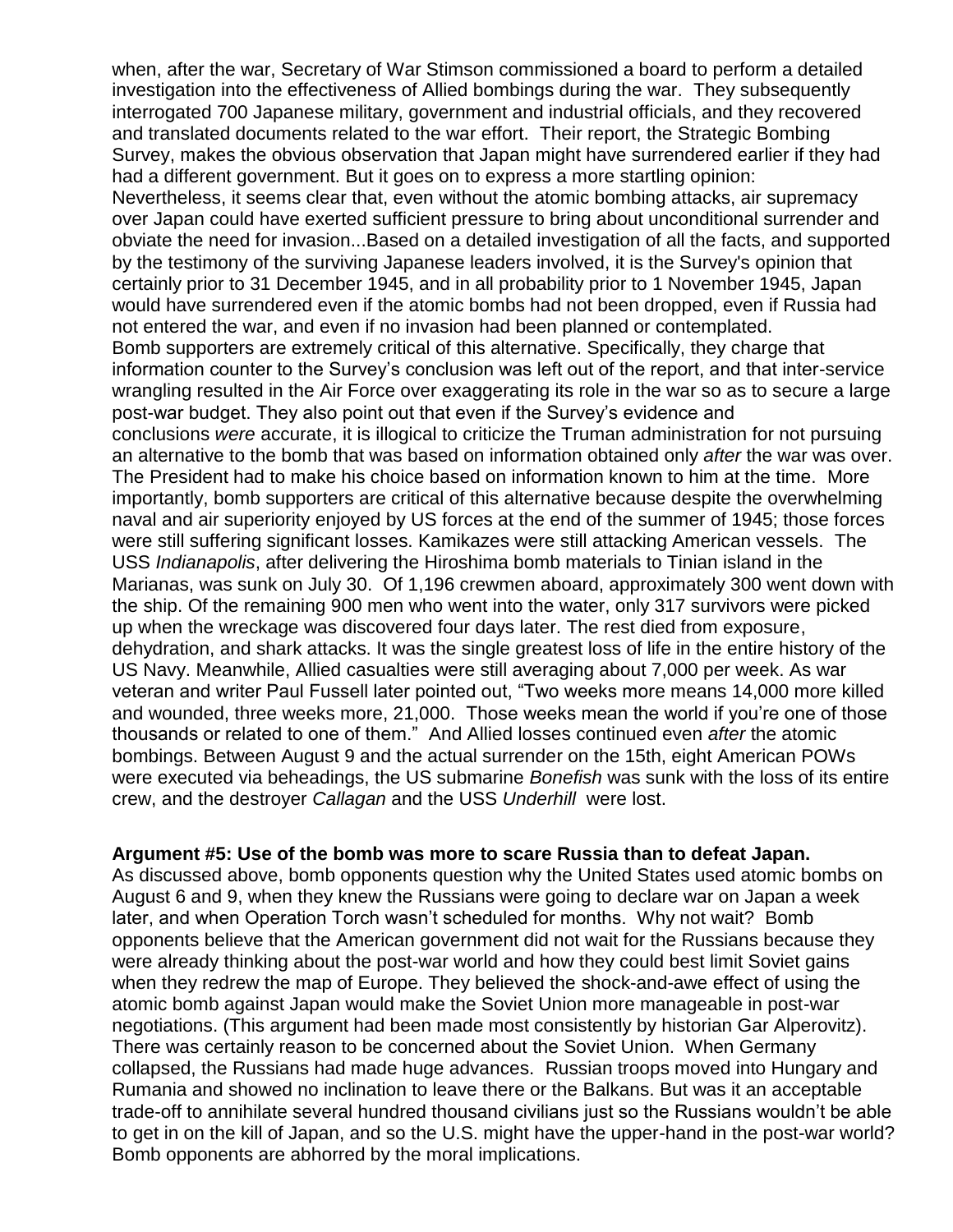

[Leo Szilard](http://www.authentichistory.com/1939-1945/1-war/4-Pacific/4-abombdecision/3-against/Leo_Szilard.jpg)

In the spring of 1945, as Germany surrendered, some of the scientists who had developed the new weapon as a Nazi deterrent started to have reservations about their invention. One was Leo Szilard, who had written the letter along with Einstein back in 1939 that had convinced Roosevelt to start the Manhattan Project. In April 1945 Einstein wrote a letter of introduction for Szilard, who was able to get a meeting with Mrs. Roosevelt on May 8. But then the President died. When Szilard tried to get a meeting with Truman, he was intercepted by James Byrnes, who received him in his South Carolina home. Szilard's biggest concern was that the Soviet Union should be informed about the bomb ahead of time. He was afraid that the shock of America using the bomb on Japan would NOT make the Soviets more manageable, but would instead spur them to develop their own atomic bomb as quickly as possible, possibly igniting an arms race that could eventually lead to a nuclear war. But Szilard was talking to exactly the wrong person. Byrnes told

Szilard, "Russia might be more manageable if impressed by American military might, and that a demonstration of the bomb [on Japan] might impress Russia." Years later, Szilard wrote of the encounter, *"I shared Byrnes' concerns about Russia's throwing her weight around in the post-war period, but I was completely flabbergasted by the assumption that rattling the bomb might make Russia more manageable."* He later mused, "How much better off the world might be had I been born in America and become influential in American politics, and had Byrnes been born in Hungary and studied physics."

Having met with Szilard, Byrnes was even more firmly convinced of the rightness of his own views. At the Interim Committee meetings, he cut off any debate about warning the Soviets, and Secretary of War Stimson gave in. When Stimson briefed Truman on June 6, he informed the President that the Interim Committee recommended he not tell their Soviet ally about the bomb, "Until the first bomb had been successfully laid on Japan." But Stimson wasn't sure how they should handle the meeting with Stalin at Potsdam. Truman replied that he had purposefully delayed the meeting for as long as possible to give the Manhattan scientists more time. Having been counseled by Byrnes, Truman was already thinking about how to handle the Russians. According to historian Gar Alperovitz in the 1985 edition of his work, *Atomic Diplomacy*, when Truman was on his way to Potsdam, he was overheard by a White House Aide to have said during a discussion about the test bomb and what it meant to America's relationship with the Soviet Union, *"If it explodes, as I think it will, I'll certainly have a hammer on those boys."* For decades now bomb opponents have cited this story as evidence of Truman's true intentions. However, a close look at the sources raises questions about Alperovitz's methods. That story was first told by the White House Aide himself, Jonathan Daniels, in a book published in 1950. Daniels says he had heard the story second-hand and he stated specifically that Truman had been referring to Japan. He only speculated that the President might also have had the Russians in mind.

While at Potsdam, Truman received a coded message confirming the success of the test bomb. According to Winston Churchill, it completely changed Truman's demeanor toward Stalin; made him more confident and bossy. Just before leaving Potsdam, Truman did feel obliged to say something to the Soviet leader. He writes in his diary, "I casually mentioned to Stalin that we had a new weapon of unusual destructive force." But Truman did not say it was an atomic bomb. On his way back from Potsdam,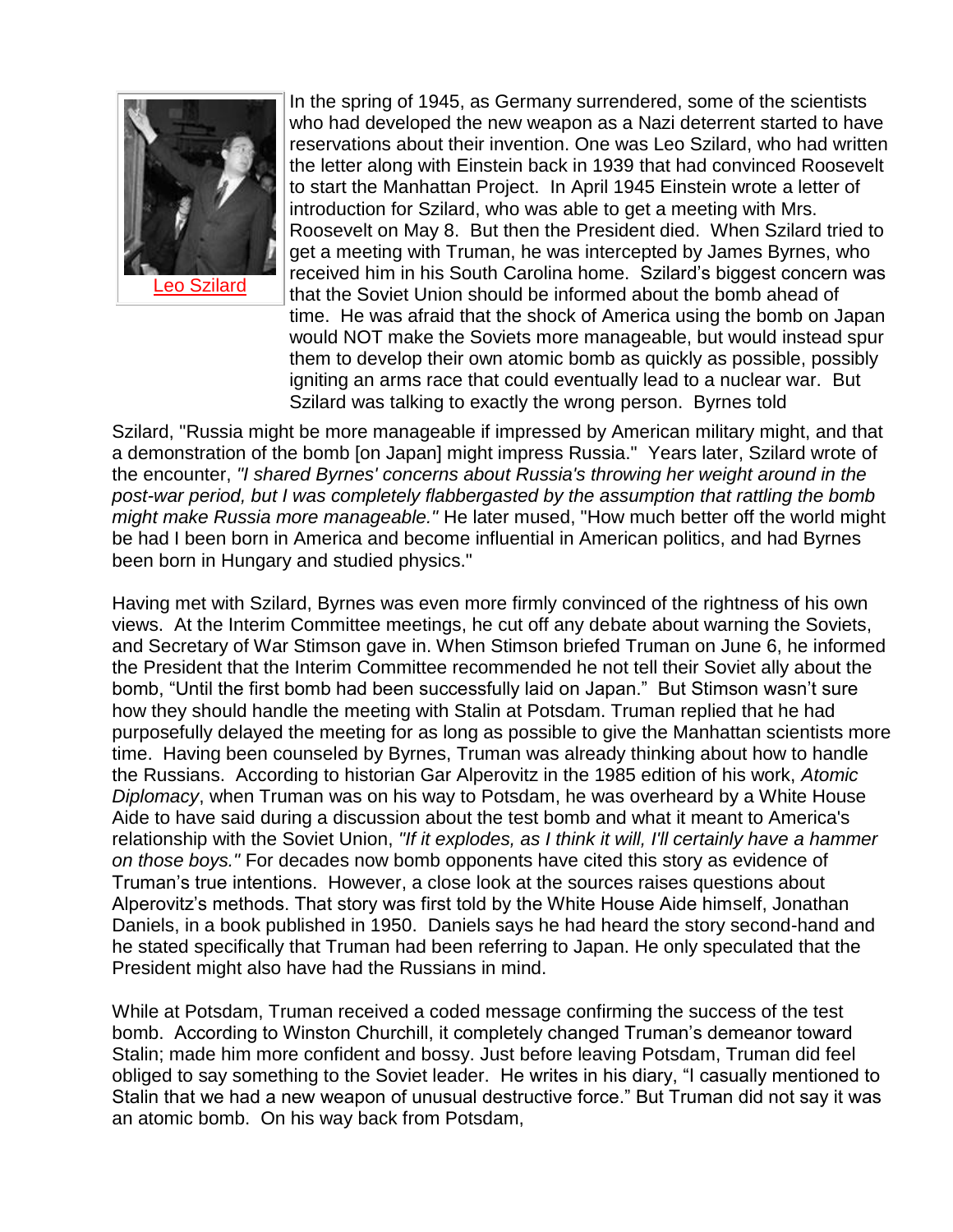Truman gave the order to use the new weapon (even though they had not yet issued the Potsdam Declaration).

But Leo Szilard wasn't quite finished yet. Having been dismissed by Byrnes, he wrote a petition to the President of the United States, in which he warned that unless handled properly, the bomb might ignite an arms race that could result in "devastation on an unimaginable scale." Dated July 17, the petition was co-signed by 69 Manhattan Project scientists. President Truman did not see the petition until after the atomic bombs had been dropped. It was intercepted and held back by General Leslie Groves, military head of the Manhattan Project and a key advisor to James Byrnes.



### **Argument #6: Truman Was Unprepared for Presidential Responsibility**

Another criticism directed toward President Truman is that he simply wasn't ready for the responsibility of being president; he didn't understand the ramifications of his decisions, he delegated too much authority, and he was unduly influenced by James Byrnes.



[Truman and Byrnes](http://www.authentichistory.com/1939-1945/1-war/4-Pacific/4-abombdecision/3-against/Truman_and_Byrnes_on_USS_Augusta.jpg)  [returning from](http://www.authentichistory.com/1939-1945/1-war/4-Pacific/4-abombdecision/3-against/Truman_and_Byrnes_on_USS_Augusta.jpg)  [Potsdam](http://www.authentichistory.com/1939-1945/1-war/4-Pacific/4-abombdecision/3-against/Truman_and_Byrnes_on_USS_Augusta.jpg)

Byrnes has been discussed in detail above, but a summary of the key moments where his influence was most critical is appropriate. He intercepted Leo Szilard and made sure the President never heard his views. He dominated the Interim Committee as Truman's personal representative, where he stifled debate and pushed successfully for a recommendation to the President that the bomb be dropped without warning either the Russians or the Japanese. Additionally, Truman allowed Byrnes to erase crucial language in the Potsdam Declaration. The original draft specifically mentioned the bomb, and American intentions to allow the emperor to stay. The result was a final draft that threatened only vague "utter destruction," and might have been interpreted as a threat to the emperor. Without the specific language regarding the emperor, the Japanese were left with the promise that justice would

be meted out to all war criminals. Critics argue that Truman, who stood so small in FDR's shoes, was too inexperienced to form his own opinions, and too weak to resist Byrne's dominance.

A second criticism of Truman is that he did not keep enough personal control over this terrifying new weapon. The military order to use the bomb, delivered before the Potsdam Declaration had been issued, is an open-ended order in which the Air Force had too much control. The aircraft group that included the Enola Gay was directed to deliver the first atomic bomb, weather-permitting, on any of the four target cities: Hiroshima, Kokura, Niigata, or Nagasaki, on or after August 3. The order goes on to say,*"Additional bombs will be delivered on the above targets as soon as made ready by the project staff. Further instructions will be issued concerning targets other than those listed above."* In other words, the Air Force had instructions to bomb any or all of these four cities whenever atomic bombs were ready. If a dozen atomic bombs had been ready instead of only two, no further permission would have been required to use them. In fact, it took an order from President Truman to stop any further bombing after Nagasaki had been hit.

At the very least, critics argue, Truman should have required permission to use the second bomb. Originally, the second target was not scheduled to be attacked until six days after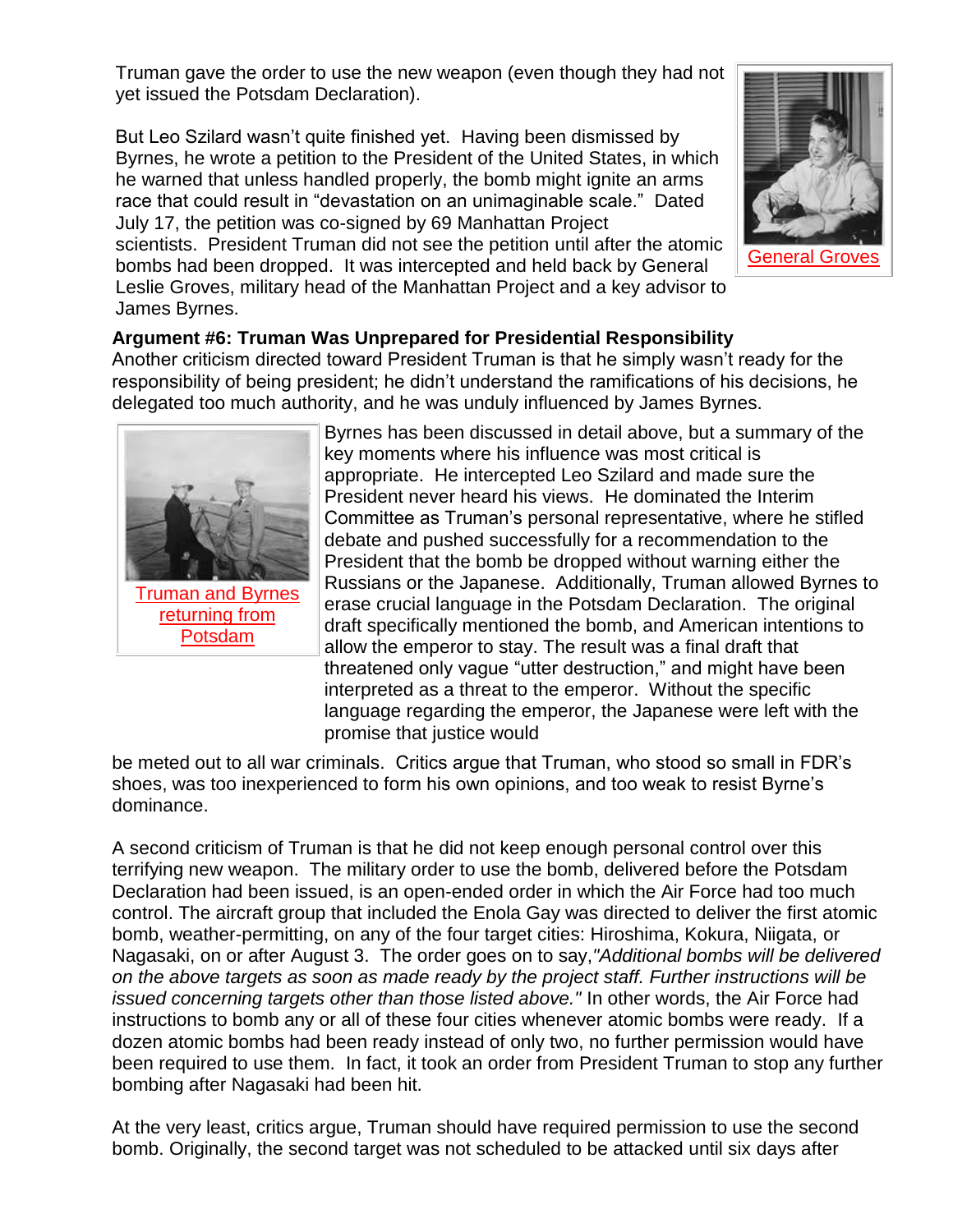Hiroshima. But with bad weather in the forecast, and with the Russians suddenly declaring war on Japan after the Hiroshima bomb, General Groves moved up the date to make sure that the plutonium bomb was "field tested" before the war could end (Hiroshima had been hit with a Uranium bomb). Some critics have pointed

out that three days was simply not enough time for the Japanese to even confirm what had happened in Hiroshima, which appeared to them to have simply blinked off the map. Although the Japanese leadership suspected the bombing was atomic in nature, they sent scientists to Hiroshima to confirm these suspicions and they had not even returned with their findings when Nagasaki was hit. There are some critics who support dropping the first bomb, but feel the second was completely unnecessary. Either way, critics of the dropping of "Fat Man" on Nagasaki blame Truman for a lack of leadership.



Some critics question whether or not Truman really understood the weapon, and the human consequence of his decision to use it. On July 25, Truman describes in his diary some of the details he had just received about the test bomb in Los Alamos. He then writes, "I have told the Sec. of War, Mr. Stimson, to use it so that military objectives and soldiers and sailors are the target and not women and children." On the 9th, the day Nagasaki was bombed, President Truman addressed the nation on radio. He said, "The world will note that the first atomic bomb was dropped on Hiroshima, a military base. That was because we wished in this first attack to avoid, insofar as possible, the killing of civilians." Considering the nature of the weapon, the Interim Committee's recommendation to use the bomb against *"workers' dwellings"*, and that the center of the city was the aiming point for the bomb, these claims are jawdropping. Either President Truman really did not understand the bomb, or he was covering his "posterity". Either



Still image from *Barefoot Gen*(1983)

way, critics argue, it does not reflect well on the President. If the former is true, evidence suggests Hiroshima and Nagasaki quickly educated the president. On August 10, having received reports and photographs of the effects of the Hiroshima bomb, Truman ordered a halt to further atomic bombings. That night, Secretary of Commerce Henry Wallace recorded in his diary, "Truman said he had given orders to stop atomic bombing. He said the thought of wiping out another 100,000 people was too horrible. He didn't like the idea of killing, as he said, 'all those kids'."

#### **Argument 7: The Atomic Bomb Was Inhumane**

The logical conclusion to the list of arguments against the bomb is that use of such a weapon was simply inhumane. Hundreds of thousands of civilians with no democratic rights to oppose their militarist government, including women and children, were vaporized, turned into charred blobs of carbon, horrifically burned, buried in rubble, speared by flying debris, and saturated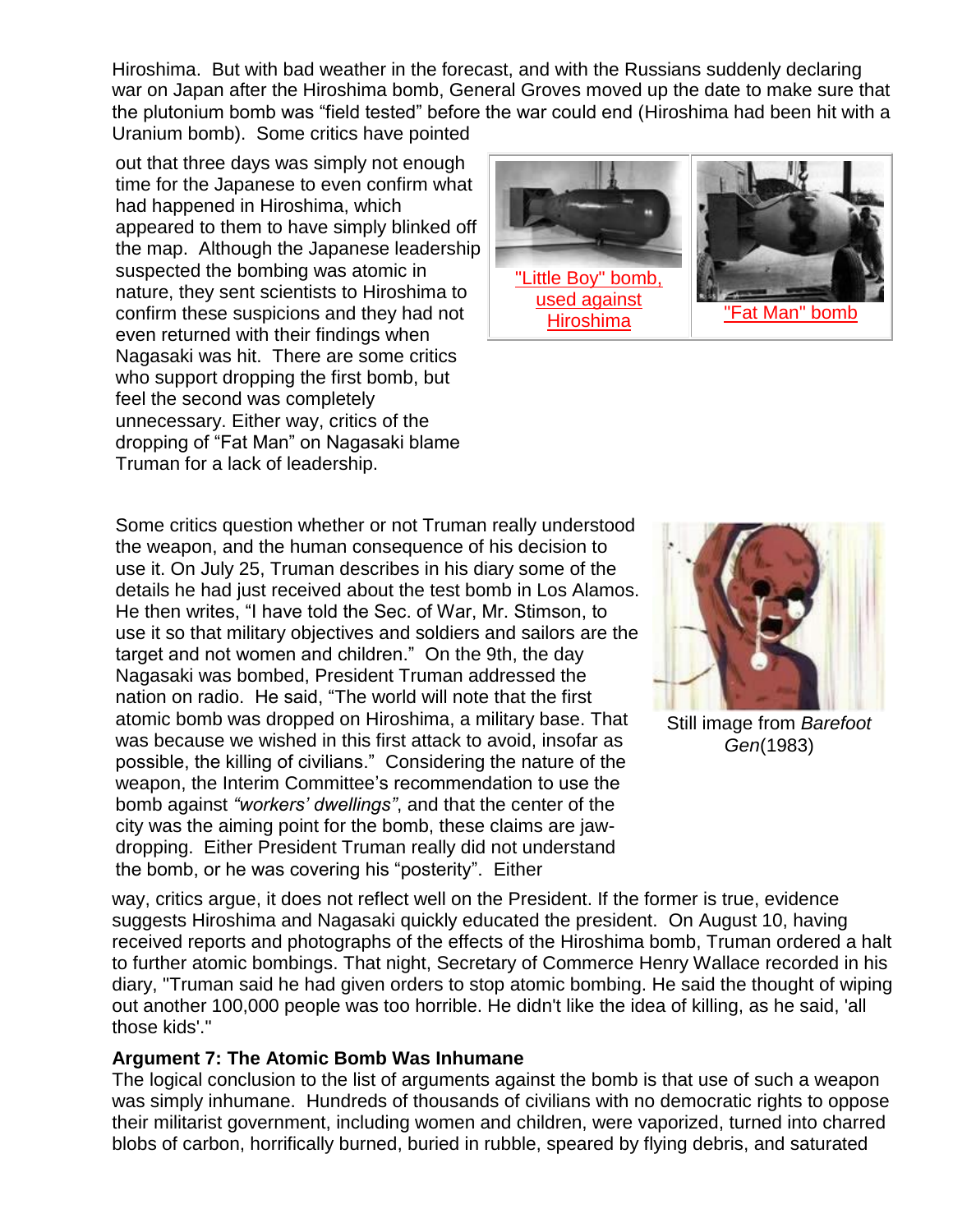



radiation. Entire families, whole neighborhoods were simply wiped out. The survivors faced radiation sickness, starvation, and crippling mutilations. Then there were the "hidden cracks," the spiritual, emotional, and psychological damage. Japanese outside of Hiroshima and Nagasaki, scared and ignorant about radiation sickness, treated bomb victims as if they had a communicable disease. They were shunned and ostracized from Japanese society. Some blamed themselves for various reasons—like a woman who convinced her parents to move to Hiroshima before the bomb was dropped,

or those who were the only survivor of a family, or of an entire school. Others, unable to cope with trauma left untreated, committed suicide. Radiation continued to haunt the survivors, bringing a lifetime of sickness, not the least of which was an increase in the rates of various cancers. Birth defects for those pregnant at the time jumped significantly, and although the data on birth defects passed down through generations is inconclusive (Hiroshima and Nagasaki are ongoing laboratories of the long-term effects of radiation exposure), bomb survivors and their offspring continue to suffer anxiety about the possibilities. It is impossible to do justice to this argument in a simple summary of the arguments. A few specific first-hand accounts could be repeated here, but they would be



[Bomb survivors in](http://www.authentichistory.com/1939-1945/1-war/4-Pacific/4-abombdecision/3-against/20041104_Bomb_Survivors_With_Cancer.jpg)  [2004, most with](http://www.authentichistory.com/1939-1945/1-war/4-Pacific/4-abombdecision/3-against/20041104_Bomb_Survivors_With_Cancer.jpg)  [cancer](http://www.authentichistory.com/1939-1945/1-war/4-Pacific/4-abombdecision/3-against/20041104_Bomb_Survivors_With_Cancer.jpg)







insufficient. To truly grasp the magnitude of the suffering caused by the use of atomic weaponry on human beings, one has to be immersed in the personal. The cold statistics must give way to the human story. For some Americans that process began with the publication of John Hersey's *Hiroshima* in 1946, and it continues today through such autobiographical accounts as Keiji Nakazawa's epic manga series *Barefoot Gen* (all ten volumes of which were recently published in English by Last Gasp Press), and through stunning documentaries like HBO's *White Light, Black Rain* (2007).